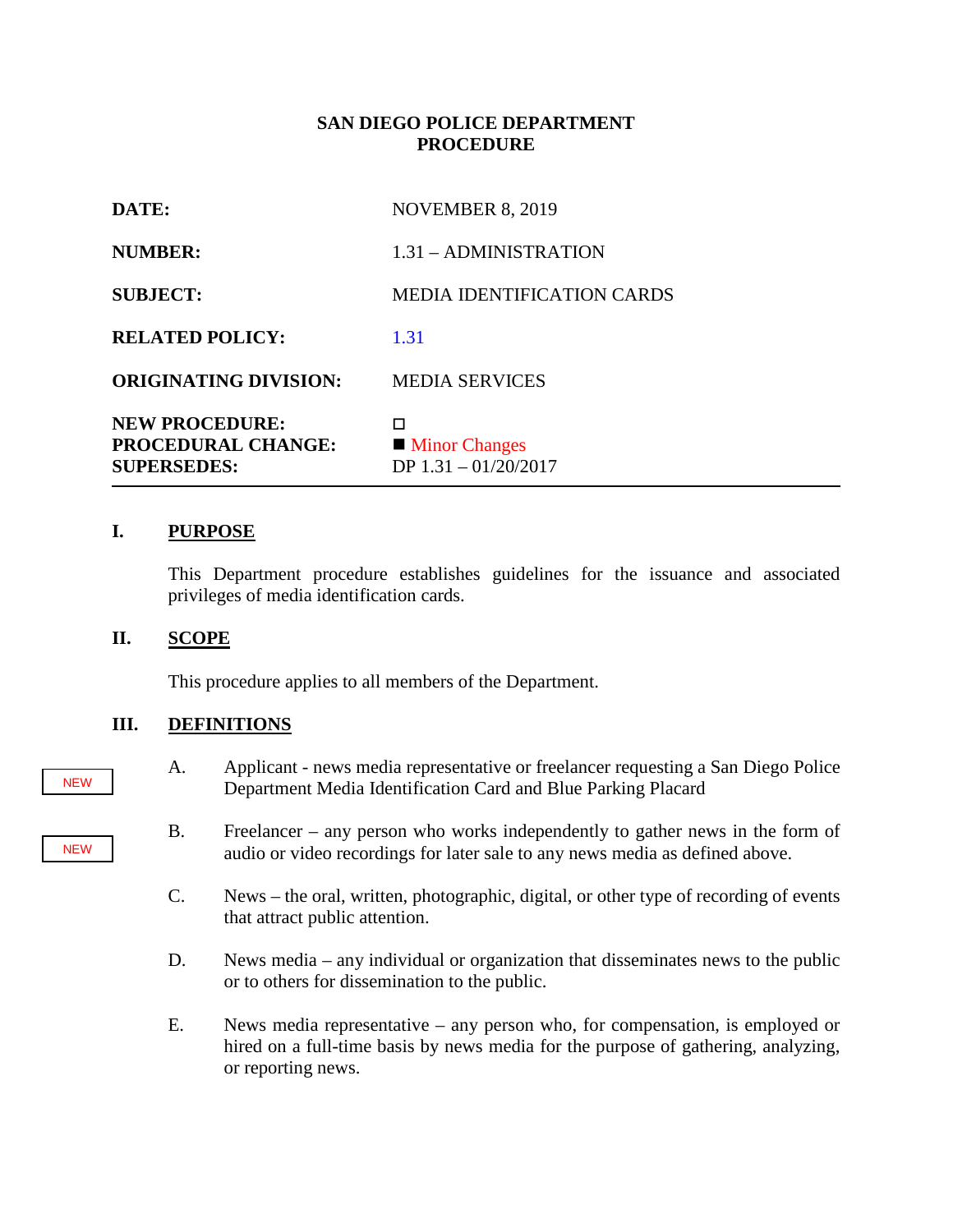F. Vehicle Identification Placard – A blue colored placard  $(5 \frac{1}{2} \times 12 \frac{1}{2})$  issued to news media representatives and freelancers who have applied for, been approved, and received a media identification card from the San Diego Police Department.

## **IV. PROCEDURES**

- A. The application for a media identification card shall be submitted directly by the applicant. A media identification card application may be obtained from the Police Department's Media Relations Office, or on the Police Department's web page in the forms and permits tab.
- B. The application shall contain:
	- 1. The applicant's full name, residence address, home phone number, date of birth, and social security number;
	- 2. The name and business address of the news organization that the applicant represents;
	- 3. The applicant's job title, date of hire, and business phone number;
	- 4. The signature of the applicant and the signature of the owner, managing editor, or other supervisor of newsgathering activities for the news organization; and,
	- 5. In addition to containing information described above, the application for an independent or freelancer will include the applicant's business phone number and the phone numbers of individuals/agencies to whom the applicant regularly sells his or her work.
- C. Media identification cards will be issued for a period of two years, or until the card is revoked by the Chief of Police, or the relationship of the approved applicant to the news organization ends. The applicant will notify the San Diego Police Department their employment ended with their corresponding news media organization and reapply for a new Media Identification Card and Vehicle Identification Placard with their new news media organization or as an independent/freelancer.
- D. Possession of a San Diego Police Department Media Pass and accompanying Vehicle Identification Placard is a privilege. The Chief of Police may deny a Media identification card and corresponding Vehicle Identification Placard to any person for any of the following reasons:
	- 1. Felony conviction within the past ten years;

**NEW** 

**NEW**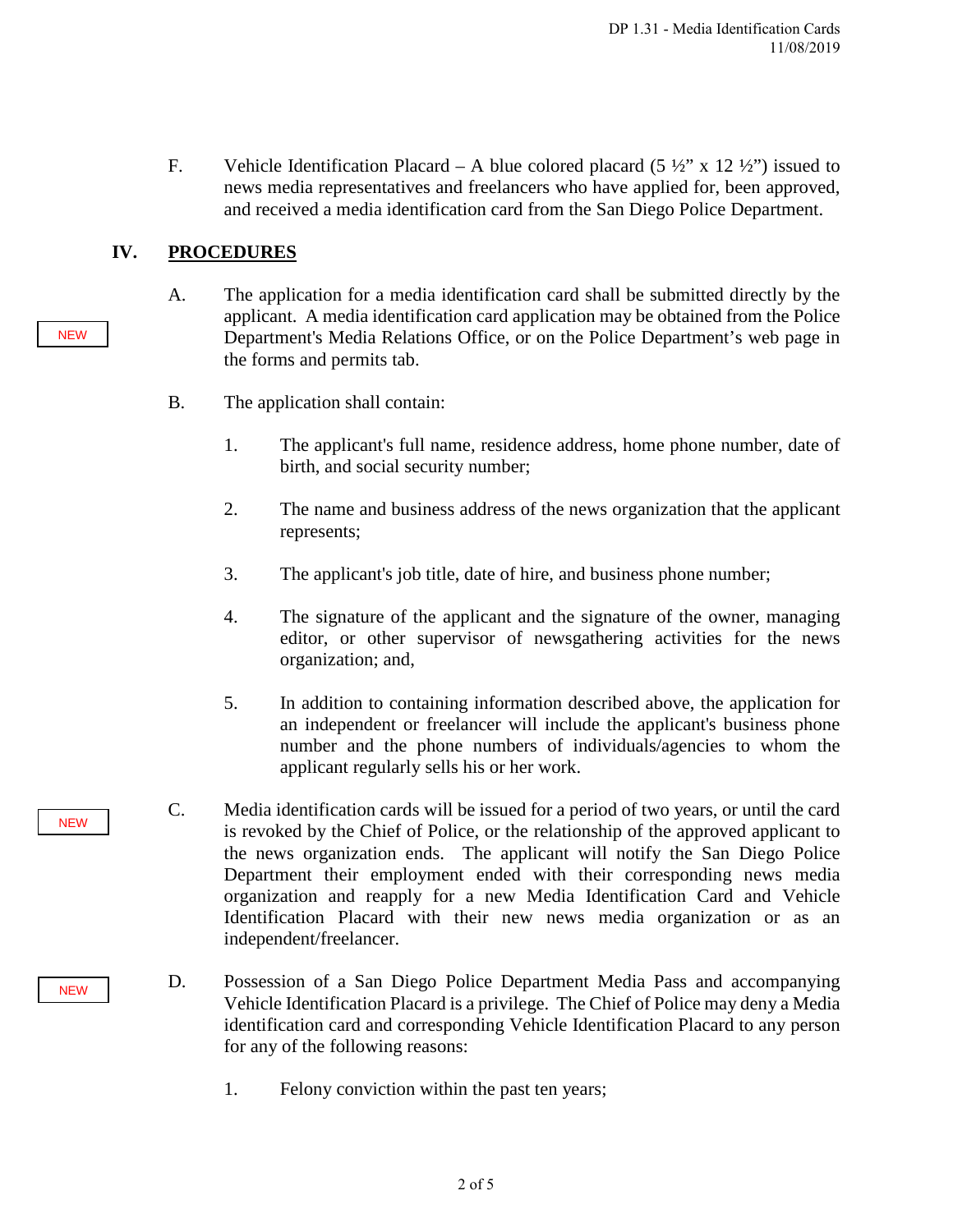- 2. Misdemeanor conviction within the past five years involving violence to include, but not limited to, domestic violence, battery on peace officer or other emergency personnel, and delaying/resisting/obstructing a peace officer;
- 3. Any outstanding warrant (application will be considered once the warrant is cleared);
- 4. Restrained party in any protective order (Criminal Protective Order, Domestic Violence Restraining Order, or any Temporary Restraining Order);
- 5. Any documented behavior that would indicate a threat to the safety of officers or lab personnel at a scene; or
- 6. A history of repeated arrests for either felonies or misdemeanors.
- E. Applicants denied a Media Identification card and corresponding Vehicle Identification Placard may appeal the decision subject to the provisions in Section VII of this procedure.
- F. Members of the Media in possession of a San Diego Police Department (SDPD) Press/Media pass shall conduct themselves with the same level of professionalism expected of all Department Members.
	- 1. Documented behavior that would bring the Department or pass holder into disrepute may be grounds for denial or revocation of a media pass. As members of the media, they shall be expected to conduct themselves in accordance with the Society of Professional Journalist's (SPJ) Code of Ethics located at https://www.spj.org/pdf/spj-code-of-ethics.pdf.
- G. Completed applications should be mailed to: Media Services Office, San Diego Police Department, MS 705, 1401 Broadway, San Diego, CA 92101. Completed applications may be emailed to MediaID@pd.sandiego.gov, or hand delivered to Police Headquarters.
- H. All applications submitted to the Media Services Unit will be processed, and the applicant will be notified of its approval or denial. Applicants approved for a Media Pass and parking placard must come to SDPD Headquarters at 1401 Broadway, San Diego, and present a government issued, photo ID to complete the credentialing process. The applicant's photograph and signature will be transferred to the applicant's Media Identification Card by computer.
	- 1. The entire process will take approximately 10 minutes. There is no cost to the applicant.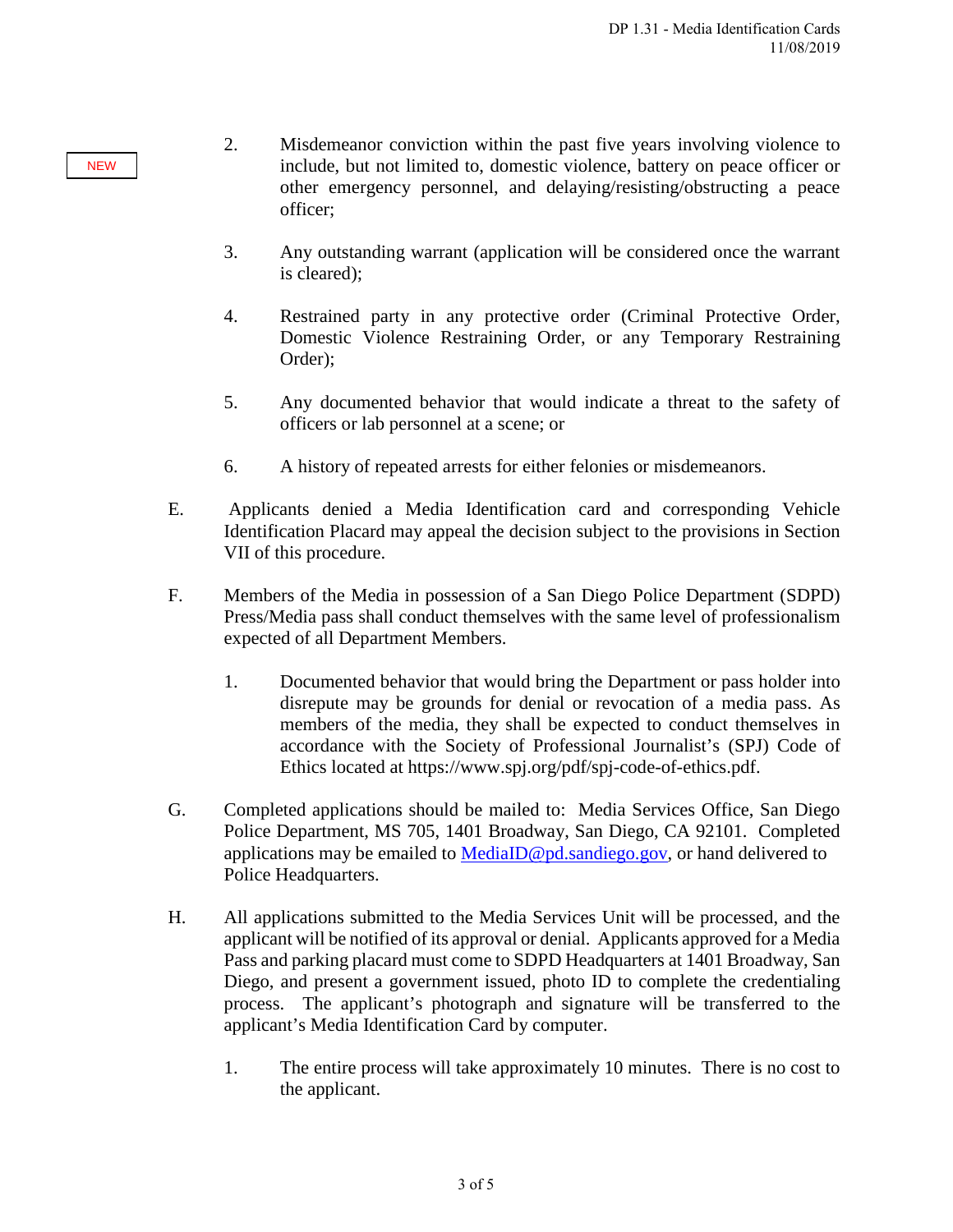- I. If the applicant does not complete the credentialing process within 30 days of approval of the application, the applicant will be required to reapply.
	- J. Applications are generally processed on Thursday, except when a holiday falls on a Thursday, the application will be processed the next business day.

# **V. QUALIFICATIONS**

**NEW** 

- A. The applicant must represent a news agency which:
	- 1. Maintains regular news service in the City or County of San Diego; and,
	- 2. Has been published or broadcast at regular intervals of at least once a month for the preceding six months, prior to the filing of the application for a press identification card.
- B. The applicant must demonstrate a need to cross police and/or fire lines on a regular basis.
- C. The applicant must be at least 18 years of age.

## **VI. FORMAT**

- A. Media identification cards, to be valid, must bear the following information:
	- 1. Name and photograph of holder;
	- 2. Name of organization represented;
	- 3. A distinct number assigned by the Media Services Unit at the time of application;
	- 4. Signature of the Chief of Police; and,
	- 5. Date of expiration.
- B. The media identification card is computer-generated and includes the signature of the applicant. The card is created in Human Resources after the Media Services Unit has approved the application.
- C. When members of the media present valid media identification cards and have in their possession a blue Vehicle Identification Placard, they should be permitted to drive through police and/or fire lines (not into crime scenes) provided that public safety and order will not be jeopardized and that investigations by police or fire departments will not be hampered.